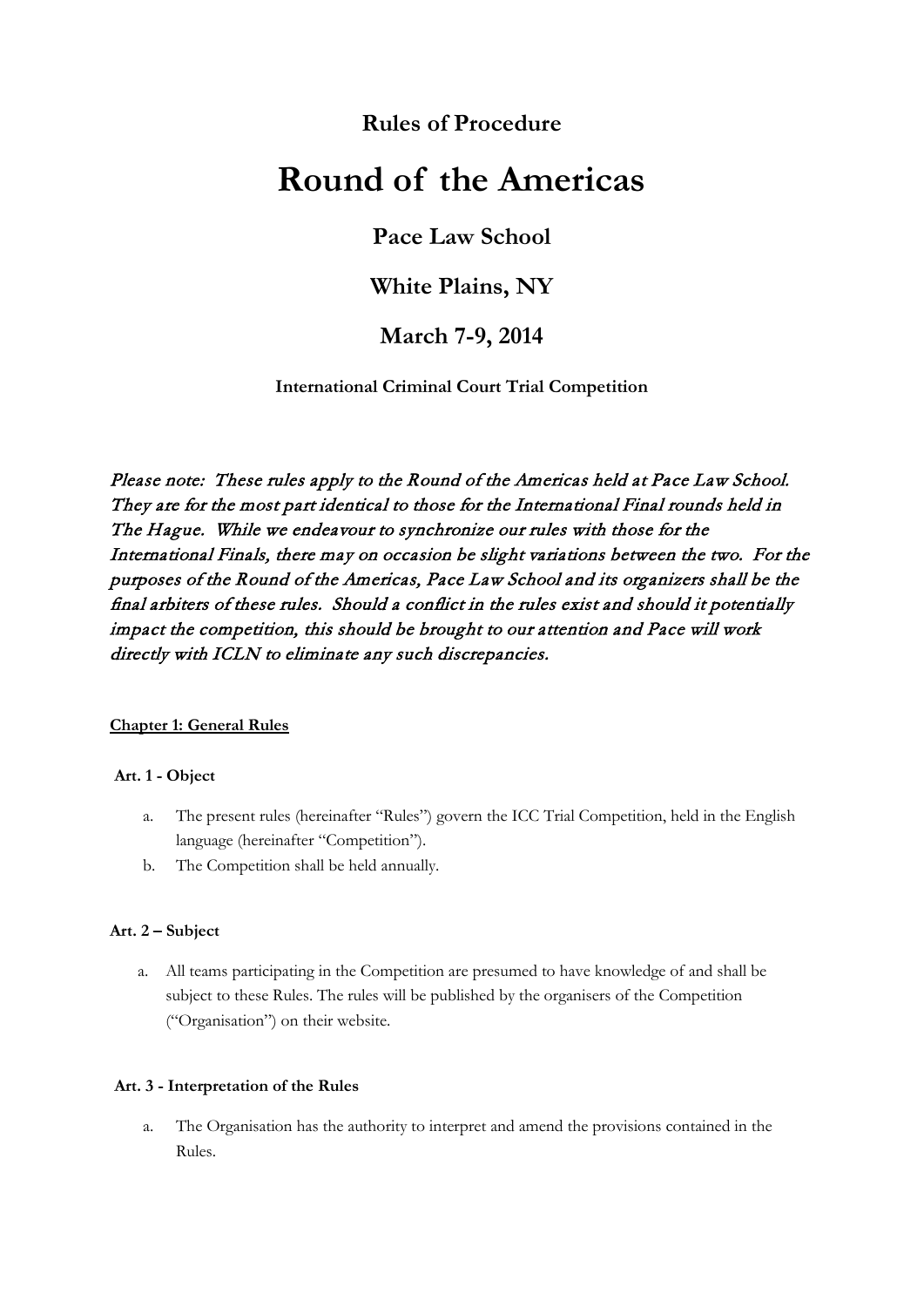b. The Organisation reserves the right to make changes when necessary. Any changes made will be communicated to the team(s) most likely to be affected.

#### **Art. 4 - Aim of the Competition**

The Competition aims to encourage university students to gain familiarity with the ICC mandate and its rules by simulating its proceedings through arguing a hypothetical case. In addition, the Competition seeks to advance the ICC's mandate, functions, and jurisprudence, as well as other International Criminal Tribunals, in building strong relationship between universities and the ICC.

# **Art. 5 – Participation**

- a. Each country may be represented by a maximum of two (2) teams, except in regional rounds.
- b. Only actively enrolled students in undergraduate and postgraduate universities are eligible to participate.
- c. Non-law students may be considered eligible, provided that they have the requisite legal knowledge. It is each team's responsibility to ensure that its team members have a level of legal knowledge suitable for the Competition.
- d. Students with any professional legal experience, which includes qualification as a lawyer, but excludes legal internships, are not eligible to enter the Competition.
- e. Students aged 32 and older at the time of the Competition are not eligible to participate. The mi reserves the right to make exceptions to this rule upon written request.
- f. A student can participate in the Competition as a speaker only once. A student who has previously participated in the Competition as a speaker is not eligible to re-enter the Competition as a speaker.
- g. A student who has previously participated in the Competition as a researcher is eligible to enter the Competition again as a speaker.

# **Art. 6 - Team Composition**

- a. Each team will be comprised of a maximum of:
	- 1. Three (3) speakers;
	- 2. Two (2) researchers;
	- 3. Two (2) coaches: one leading coach and one assistant coach;
- b. The coach is responsible for giving academic and scientific instructions to his/her team and represents both the university as well as the team before the Organisation. Article 6 restrictions shall not apply to the leading and assistant coaches.
- c. Each team must submit in writing their team composition at the time of registration. Each university will be responsible for the selection of the team members and the designation of their coach(es).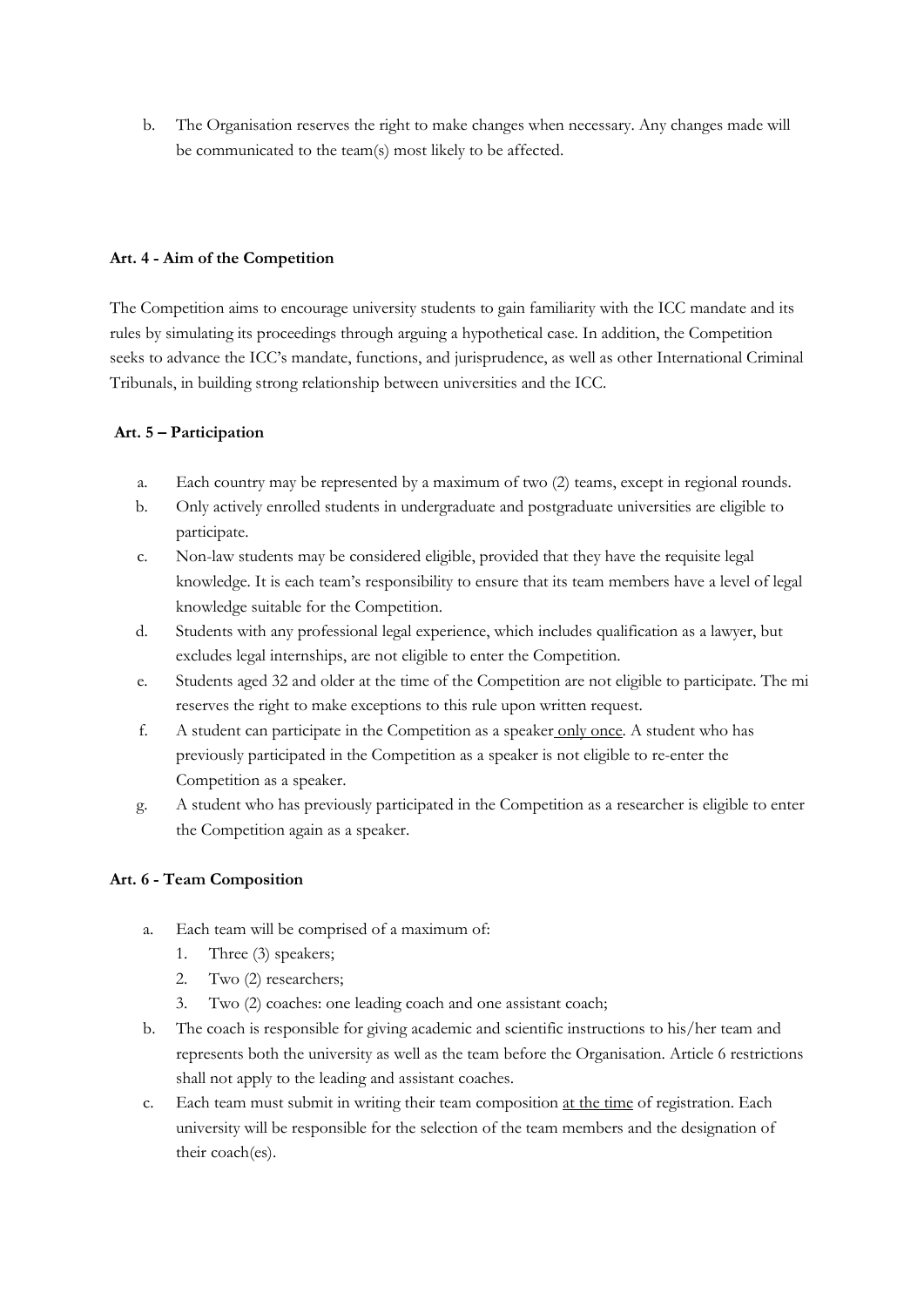- d. The maximum number of team representatives for each team cannot exceed seven (7). A team may be comprised of no fewer than three speakers without an explicit waiver received upon written request of the Organizers.
- e. Any other changes in team composition must also be submitted in writing before **January, 15 2014**. Any request for changes in team composition after this timeframe shall be rejected. However, the Organisation reserves the right to allow team composition changes after this deadline in consideration of exceptional circumstances or in the interests and fairness of the Competition.

#### **Chapter 2: Administrative Provisions**

#### **Art. 7 - Team Registration**

- a. Registration for the Competition will open at **on 3 September 2013**.
- b. Each team can for register online via the Organisation's Competition website.
- c. The extended deadline for registration is at **1 November 2013 at 12:00 p.m (EST)**. A team cannot register after this date. Depending upon the number of teams registered, late registration may be allowed.

#### **Art. 8 - Team Identification**

- a. In the interest of fairness and objectivity, each team shall be assigned an anonymous number prior to submission of their memorials.
- b. This number will be emailed to each team by the Organisation.
- c. This number becomes the team's identifier throughout the Competition.

# **Art. 9 - Registration Fee**

- a. The Organisation will issue an invoice for payment of the registration fee to eligible teams.
- b. Each team must pay their registration fee within seven (7) days of the date of the invoice was issued.
- c. Incomplete payment of registration fee renders that particular registration application invalid.
- d. The Organisation reserves the right to accept late payment of registration fees for extraordinary circumstances.
- e. The registration fee will not be refunded under any circumstances.

#### **Chapter 3: Competition Structure**

#### **Art. 10 - Structure**

a. The International Round of the Competition shall have two (2) consecutive phases, each independently graded: a written round (Memorials) and an oral round (Hearings).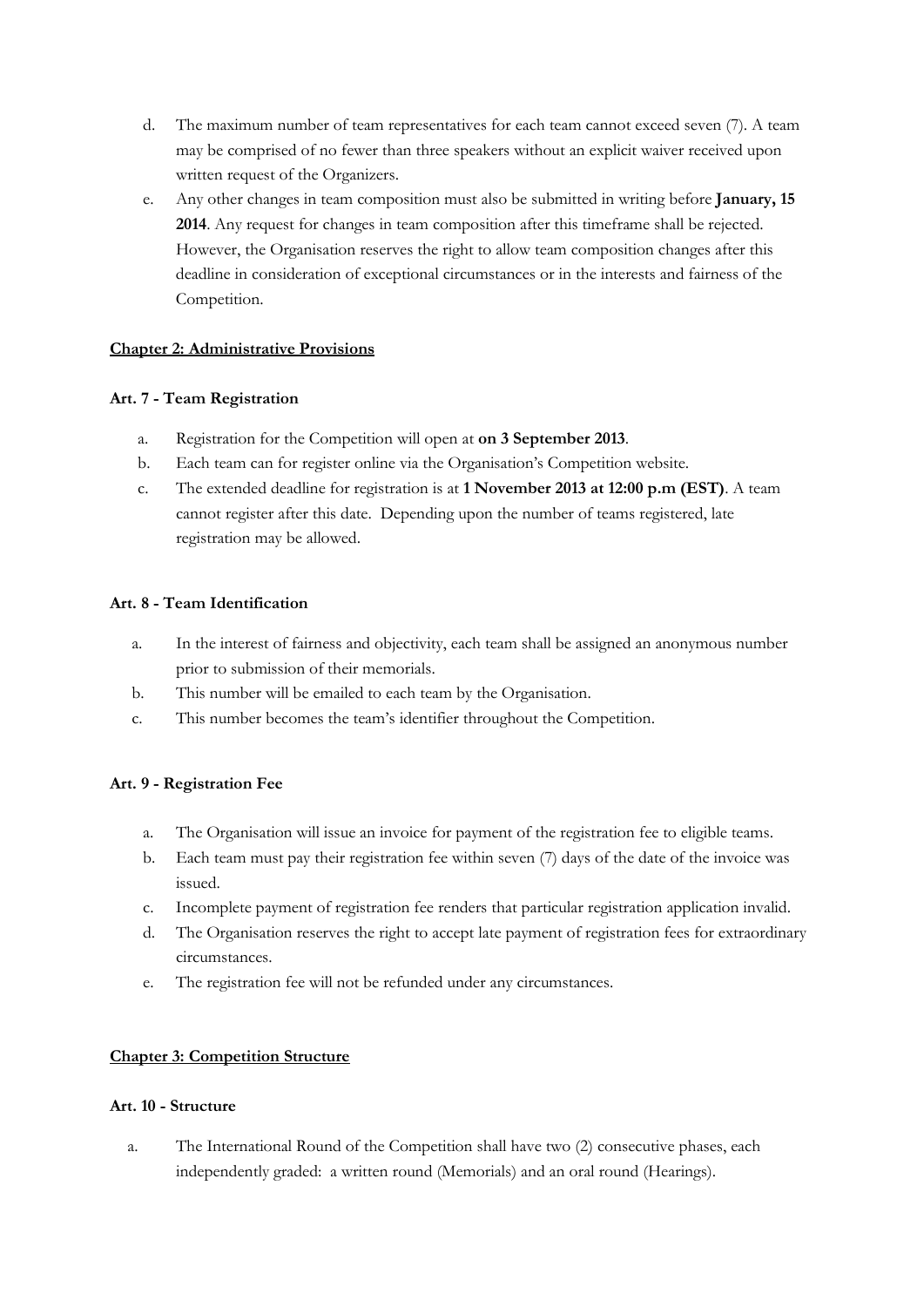- b. Each team shall address the Case in the roles of Defence Counsel, Government Counsel or Victims Advocate and the Prosecution, one memorial per role.
- c. Each team shall participate in three (3) oral rounds before the Bench members in the roles of Defence Counsel, Government Counsel and the Prosecution.
- d. The memorials and oral pleadings shall reflect a deep knowledge of the ICC rules and case law, as well as of International Criminal Law in general.

#### **Art. 11 - Semi-Final Round**

- a. The written and oral stages of the pre-rounds are independently assessed. The sum of the scores obtained in both stages after the deduction of any penalty points will qualify the nine (9) best teams for the Semi-Final Round. This number may change based upon the number of schools registered to compete. The number of teams advancing to the Semi-Finals will be announced prior to the commencement of the Preliminary Rounds.
- b. The Semi-Final Round will consist only of an oral phase. The teams are free to choose which of their three speakers will present at the Semi-Final Round. They are not bound by the role the speakers presented in the pre-rounds.
- c. The results of the written memorials will not be taken into account in assessing the final scores of the semi-final round.

#### **Art. 12- Final Round**

- a. The winner of each semi-final round will proceed to the Final Round. Should there be less than six (6) teams advancing to the Semi-Finals, the non-winning team with the highest score in the Semi-Finals will advance to the Finals.
- b. The Final Round of the International Rounds of the Competition will be held at the seat of the ICC in The Hague. It will consist of an oral phase only.
- c. The teams are free to choose which of their three speakers will present at the Final Round. They are not bound by the role the speakers presented in the pre-rounds or Semi-Finals.
- d. The Bench of the Final Round will assess the substance of the arguments and the quality of the performance of the three teams. It will deliver its judgment and announce the winner of the Competition (to be picked at the discretion of the Bench, one vote per judge). The team winning the Final Round will be the winner, regardless of the scoring of the Memorials.

#### **Chapter 4: Memorial Provisions**

#### **Art. 13 - Submission of the Memorials**

- a. All teams participating in the Round of the Americas organized by Pace Law School, must submit their three (3) memorials for each role by email by **3 February 2014 by 5 p.m. (EST).**
- b. Pace Law School will submit the Memorials of the winner and runner-up of the North-American Regional Round to the Organisation.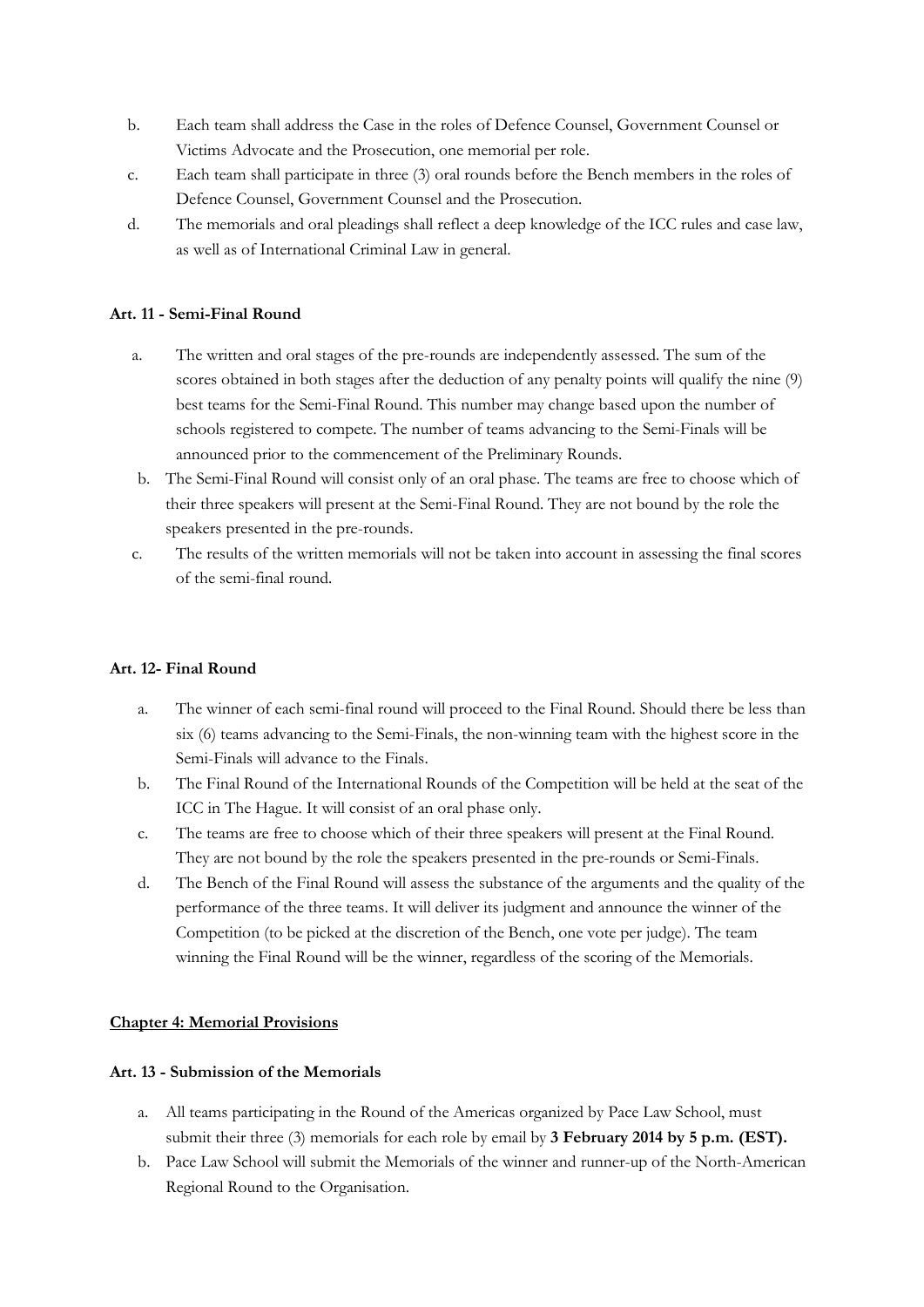#### **Art. 14 - Identification in Memorials**

- a. Each team must omit the following references in their Memorials:
	- 1. names of team members;
	- 2. the members' and/or the university's country of residence;
	- 3. its nationality; and
	- 4. its university.
- b. Violations of this article will be sanctioned with fifty (50) penalty points.

#### **Art. 15 - Memorial Format**

- a. Each team must submit its Memorial in Microsoft Word format
- b. Each Memorial must be printed on A4 sized paper or standard letter size paper
- c. Each team must submit its Memorials in size 12 Times New Roman font style
- d. Each page shall have a margin of at least 2 cm on every side of the text
- e. Memorials must be continuously page-numbered, excluding the front-cover
- f. Violations of this article are sanctioned with one (1) penalty point per violation, with a maximum of five (5) penalty points.

#### **Art. 16 - Spacing**

- a. The text of the Memorial must be 1.5 spaced.
- b. Headings and subheadings of more than one line in length must be single spaced.
- c. Violations of this article are sanctioned with one (1) penalty point per violation, with a maximum of four (4) penalty points.

#### **Art. 17 - Word Limit**

Each Memorial must not exceed 10.000 words (**including footnotes**). Violations of this article are sanctioned by five (5) penalty points per 400 words.

#### **Art. 18 - Order of Content**

- a. Each Memorial shall be presented in the following order:
	- 1. Front cover;
	- 2. Title page;
	- 3. Table of contents;
	- 4. List of abbreviations;
	- 5. Index of authorities (list of sources);
	- 6. Statement of facts;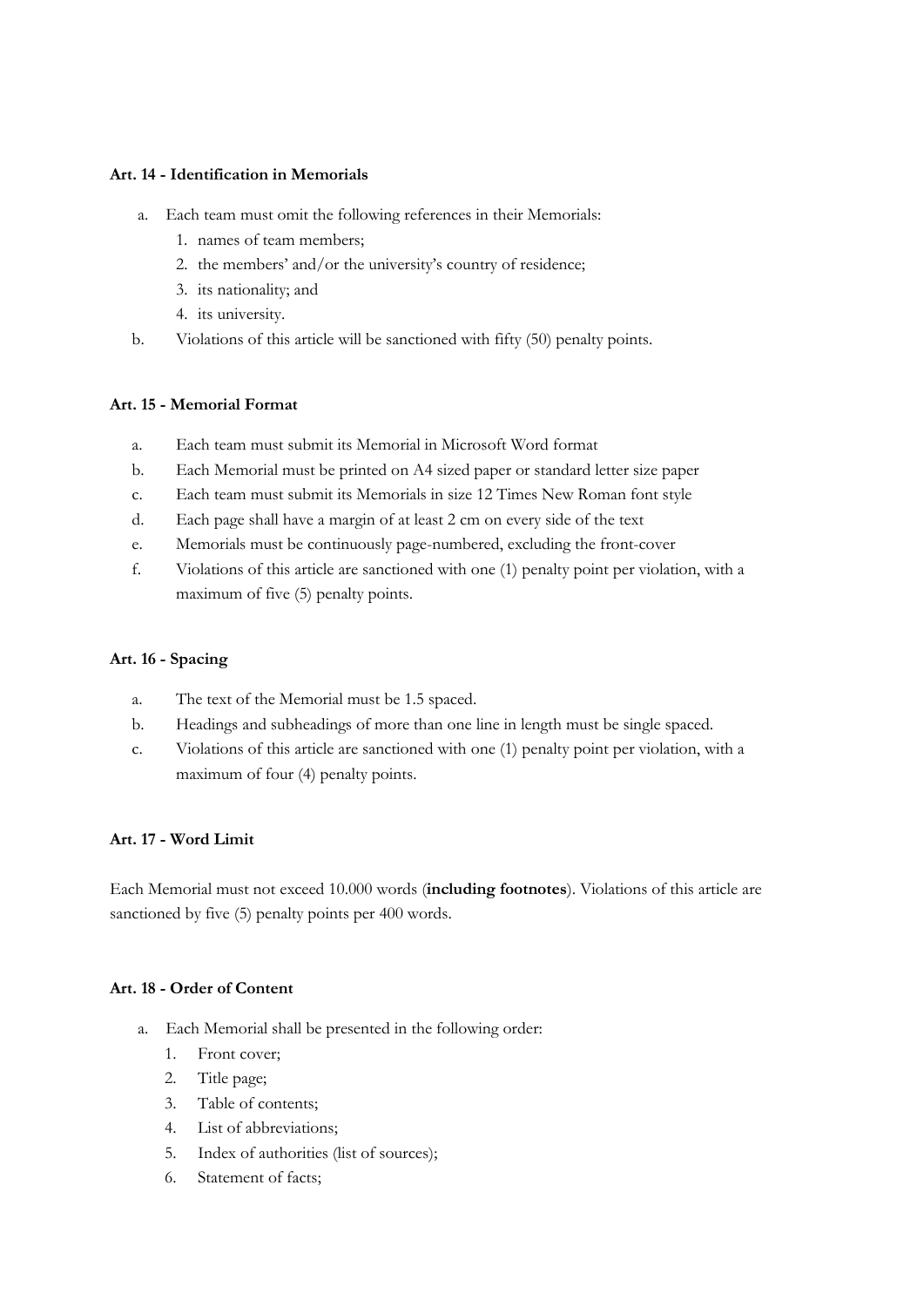- 7. Issues;
- 8. Summary of arguments;
- 9. Written arguments;
- 10. Submissions;
- 11. Optional: Annex (max two (2) pages); and
- 12. Back cover
- b. Violations of this article are sanctioned by two (2) penalty points per violation.

#### **Art. 19 - Front Cover Requirements**

- a. The front cover must contain the following information:
	- 1. Team number
	- 2. Role (Defence Counsel, Government Counsel or Victims Advocate, or the Prosecution)
	- 3. Title of the Competition
	- 4. Year
	- 5. Total word count
- b. The front cover must be color coded accordingly:
	- 1. Red for Defense Counsel
	- 2. Green for Government Counsel or Victims Advocate
	- 3. Blue for Prosecution
- c. Violations of this article will be sanctioned with one (1) penalty point per violation, with a maximum of three (3) penalty points.

#### **Art. 20 - Footnotes**

- a. Footnotes are to be in Times New Roman font style, size 10 font, single spaced. Spacing between each footnote shall be 1.5.
- b. Consistency in the reference to sources throughout the Memorial is required. A referred-to document should be easy to find using the footnote.
- c. All the sources referred to in footnotes must be included in the index of authorities.
- d. Footnotes must be uniform.
- e. Footnotes may not include any other text than the citation itself.
- f. Abbreviations of sources within footnotes are allowed. The abbreviation has to be announced in the footnote itself or in the index of authorities.
- g. Violations of this article are sanctioned with two (2) penalty points per violation, with a maximum of ten (10) penalty points.

#### **Art. 21 - Scoring Structure Memorials**

- a. Scores are awarded out of a maximum of 100 points.
- b. Scores are awarded for:
	- 1. Knowledge of facts and legal principles: 20 points
	- 2. Articulate analysis of the issues: 10 points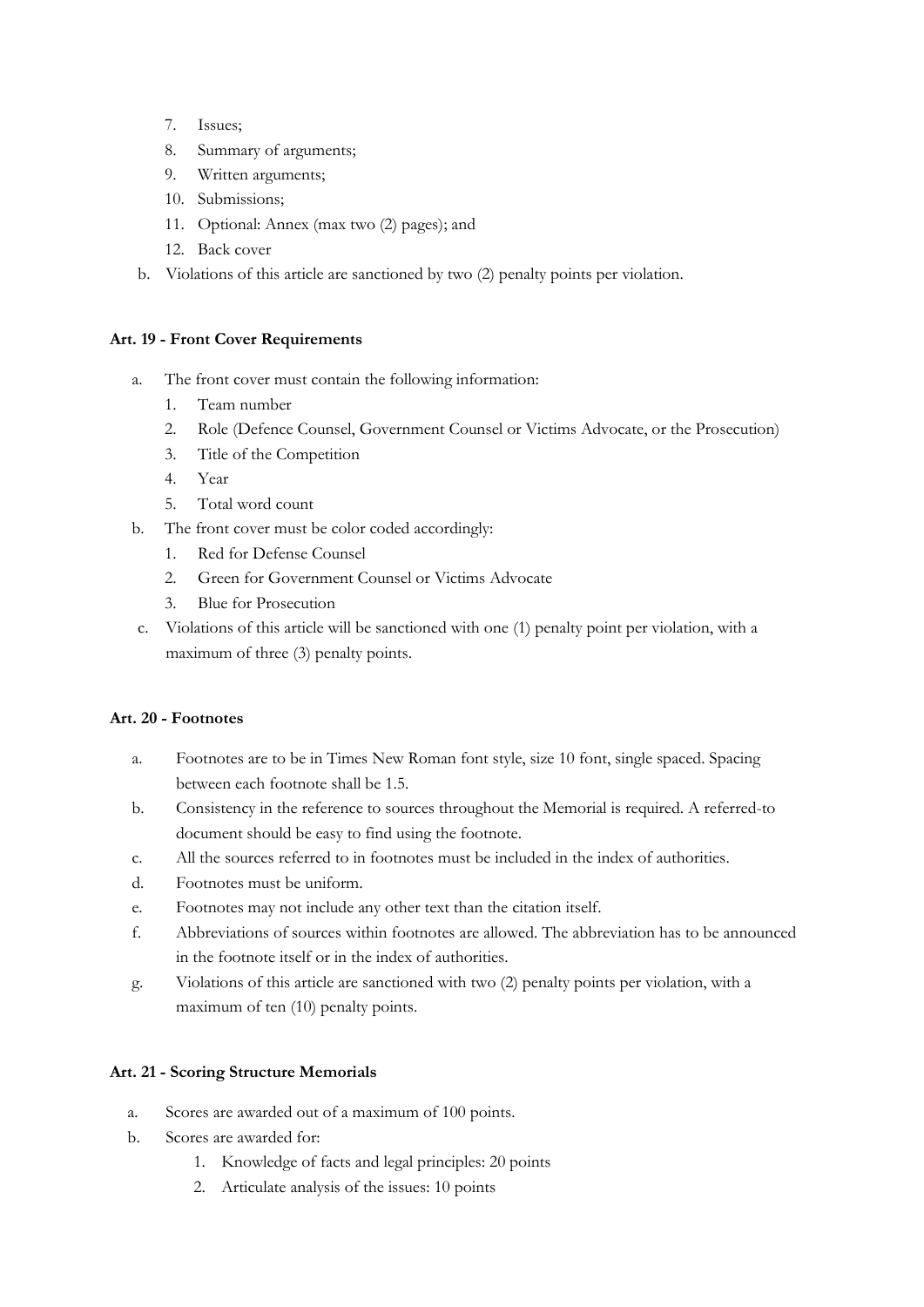- 3. Use of authorities and citations: 15 points
- 4. Ingenuity and clarity: 20 points
- 5. Persuasiveness: 10 points
- 6. Logic and reasoning: 20 points
- 7. Grammar and style: 5 points

#### **Art. 22 - Late Delivery Memorials**

Late delivery of memorials is sanctioned with twenty (20) penalty points.

#### **Art. 23 - Plagiarism**

Plagiarism in Memorials will be sanctioned with disqualification of the team. A team's disqualification is final and irrevocable.

#### **Chapter 5: Oral Round Provisions**

#### **Art. 24 - Content**

a. Each team's Hearing pleadings must demonstrate an outstanding knowledge of the ICC Rules of Procedure and Evidence and the applicable international criminal law principles.

#### **Art. 25 - Appearance**

- a. Each team scheduled to appear has a maximum of fifteen (15) minutes to appear before the bench from the start of the scheduled time.
- b. The Competition will proceed on an *ex parte* basis at the expiration of the fifteen (15) minutes.

#### **Art. 26 - Speakers**

- a. Each team shall consist of up to three speakers. Every speaker of a team will take on the presentation of Defence Counsel, Government Counsel/Victims Advocates or the Prosecution. It is within the discretion of each team to decide which speaker will present the rebuttal.
- b. Only two members of each team, speakers and/or researchers, are allowed to be present before the bench or sit at each team's table.
- c. Each speaker will speak according the time allocated under Articles 32 and 33.
- d. Verbatim reading of the Memorials during the Hearings is strictly prohibited and will be penalized.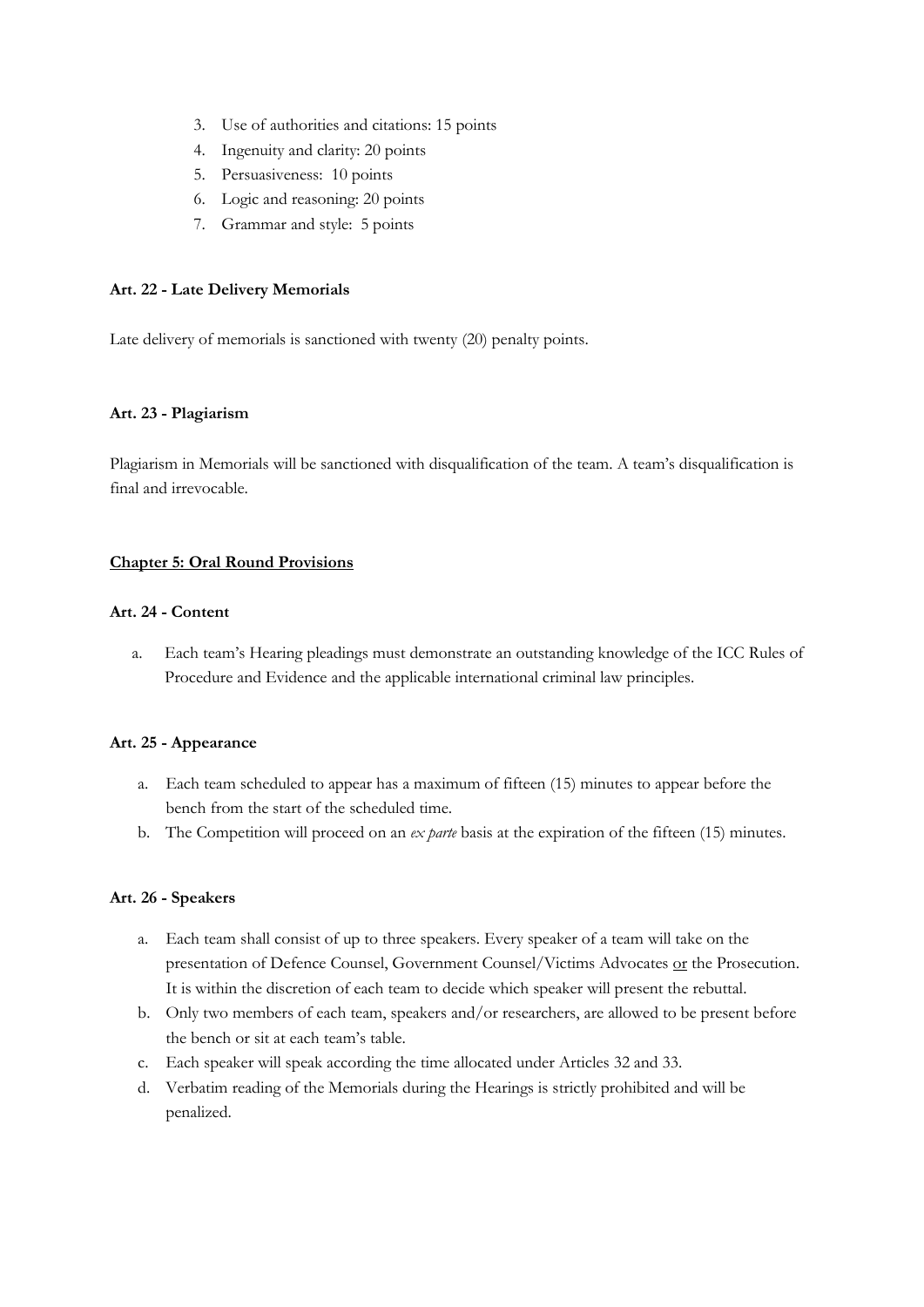### **Art. 27 - Communication**

- a. Communication between the speakers and the coaches, team members not presenting or Competition spectators, is strictly prohibited during the Hearings.
- b. Only those present before the bench are permitted to communicate in writing with each other.
- b. The use of laptops during the Hearings is strictly prohibited. An exception can be made by ICLN for exceptional circumstances, such as a team member's disability.
- c. Violations of this article are sanctioned with fifty (50) points.

# **Art. 28 - Raising Objections**

- a. The speakers are allowed to make a maximum of one objection per session to the exposition of the oralist of the other teams, as long as it is of an utmost importance for the procedure before the ICC and refers to the immediate argument of the pleading oralist.
- b. An objection is only permissible in the following situations:
	- 1. When any of the speakers refer to events that are not mentioned in the case;
	- 2. Radical differences between oral arguments and arguments in the written memorial;
	- 3. If the Bench Members deem it appropriate.
- c. Once the reasons for the filed objection are expressed, the Bench Members are obliged to hear the arguments of the counterpart to decide on the legality or illegality of the objection.
- d. The Bench will decide by unanimous vote on the admissibility or inadmissibility of the objection. In case of misusing the objection, the speaker that objects will be sanctioned by a deduction of up to ten (10) discretionary penalty points.
- e. The objection will not be included in the time mentioned in Articles 31 and 32.

#### **Art. 29 - Speaking Time**

- a. Presentation by Defence Counsel: 20 minutes
- b. Presentation by Government Counsel/Victims Advocate: 20 minutes
- c. Presentation by the Prosecution: 20 minutes

#### **Art. 30 - Rebuttal**

- a. Rebuttal by Defence Counsel: up to 10 minutes
- b. Rebuttal by Government Counsel: up to 10 minutes
- c. Rebuttal by the Prosecution: up to 10 minutes

#### **Art. 31 - Judgment**

- a. Bench deliberation: 30 minutes (maximum)
- b. Delivery of judgment by the Bench: 15 minutes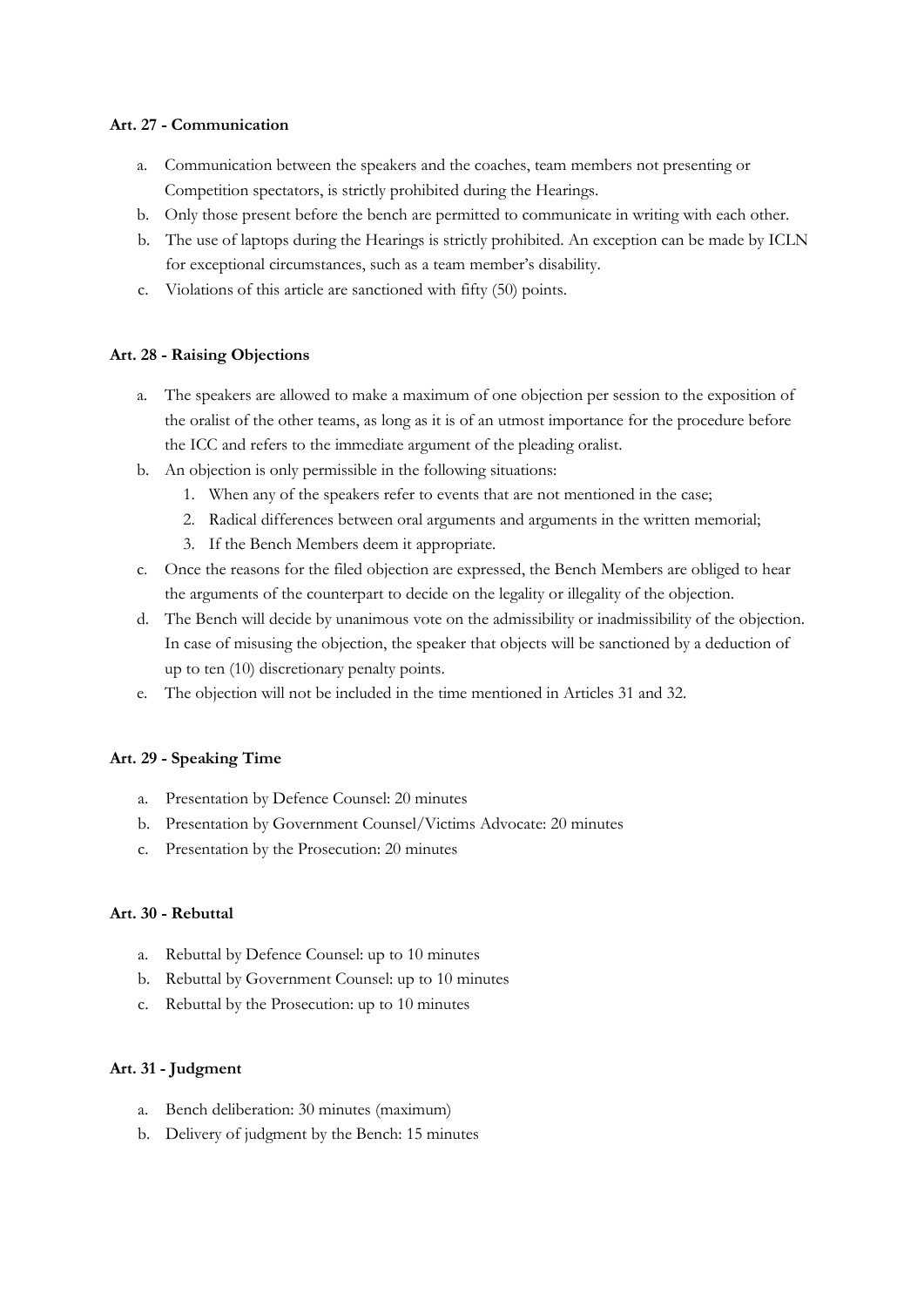#### **Art. 32 - Bench Composition**

- a. To the best of the Organisation's ability, each Bench will be composed of two (2) members and a President (appointed by the Organisation or by consensus of the judges participating in the hearing) and shall be assisted by a bailiff. We will endeavour to have Bench Members that have knowledge and experience in the fields of international criminal law, international human rights law, public international law, and/or criminal law. All Bench Members will be fully briefed on the issues presented.
- b. An advisor of a participating team cannot be appointed as a Bench Member without prior consent from teams participating in that round.
- c. Bench Members for oral sessions can be distinct from the Bench evaluating the memorials. All Bench Members must read the case, as well as other explanatory documents that may be produced by the case author. Though not compulsory, bench members may wear a judicial robe.
- d. Bench Members are not permitted to give their individual opinion outside the deliberation room of which team or student they personally consider the best participant.
- e. During the oral rounds, the Bench shall ensure the respect or the Rules in all Rounds and assess the quality of the arguments. The Bench members are encouraged to intervene with appropriate questions during the oral pleading to further assess the knowledge and the preparation of the oralists.
- f. The Bench will follow its own Rules of Procedure within the framework of accepted norms of judicial practice, and with regard to questions of doubt or dispute in the procedure or facts. A decision of the Presiding Member of the Bench shall be final.
- g. The Bench Members shall mark the oral arguments in accordance with the scoring criteria provided for in these Rules.
- h. Team objections to a jury panel due to conflict of interest or prior relationship must be disclosed and communicated to the Bench Clerk/Bailiff prior to the commencement of the Hearing.

#### **Art. 33 - Role of the Bench Clerk/Bailiff**

- a. The Bench Clerk/Bailiff is nominated by the Organisation.
- b. The Bench Clerk/Bailiff is responsible for:
	- 1. the collection of the score sheets and their delivery to the organisation;
	- 2. briefing and advising the bench members on the Rules of Procedure contained herein;
	- 3. keeping order during the Hearing;
	- 4. facilitating the sessions' development;
	- 5. timekeeping.

# **Art. 34 - Scores**

- a. Scores are rewarded out of a maximum of 100 points.
- b. Scores are allocated as follows:
	- 1. Knowledge of facts and legal principles: 20 points
	- 2. Articulate analysis of the issues: 20 points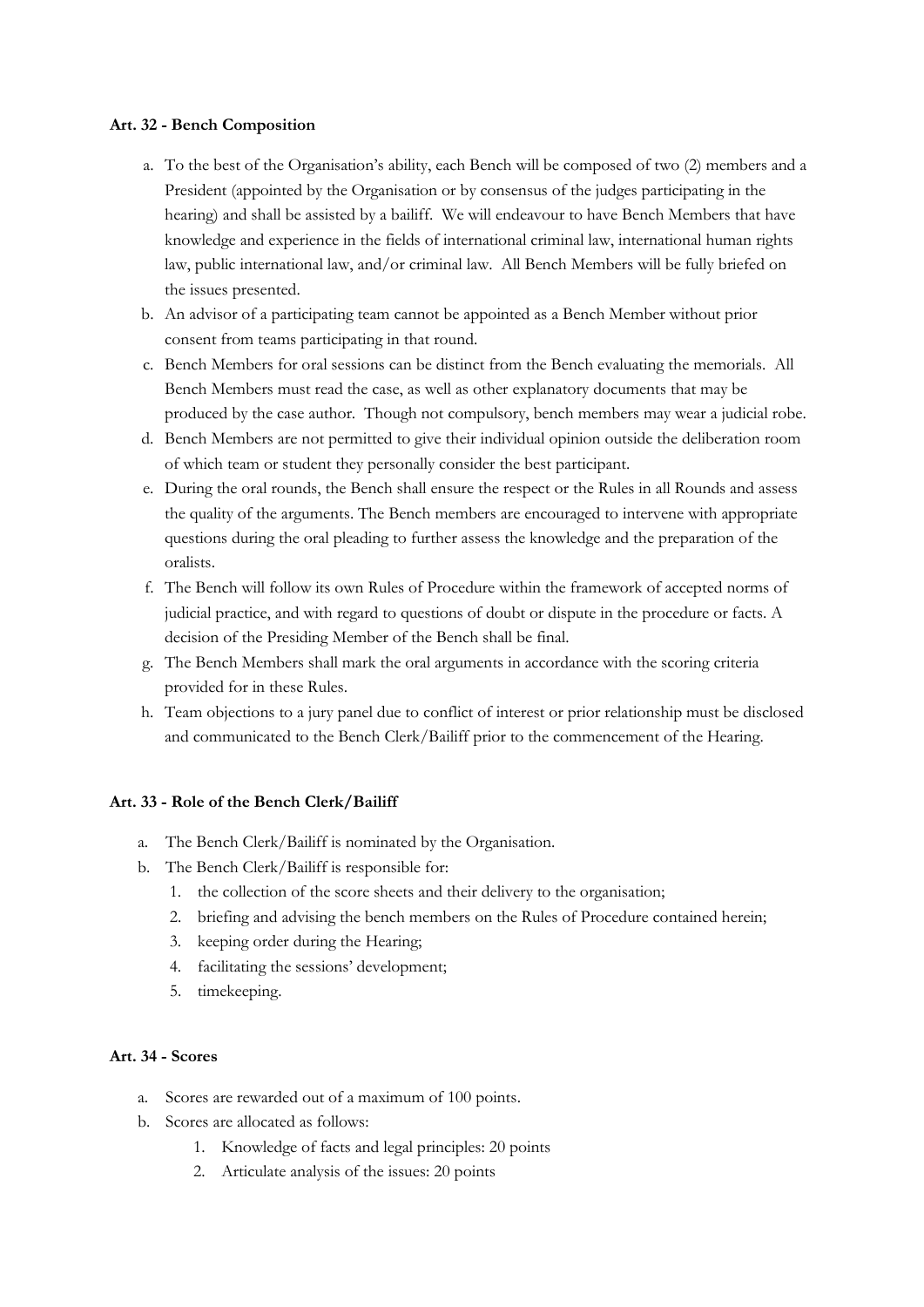- 3. Use of authorities and citations: 20 points
- 4. Ingenuity and clarity: 5 points
- 5. Persuasiveness: 15 points
- 6. Logic and reasoning: 10 points
- 7. Presentation: 10 points

# **Art. 35 - Penalties for Inappropriate Behaviour**

- a. Every team should maintain the fullest dignity and decorum not only in the Courtroom but during the entire Competition.
- b. Inappropriate behaviour or blatant disregard for the procedures may result in the disqualification of a team or the team will be sanctioned by a minimum deduction of fifteen (15) points.
- c. Inappropriate behaviour displayed by any observers of the Competition will result in being escorted out of the Competition venue.

# **Art. 36 - Scouting**

- a. Scouting is forbidden at all times during the Competition.
- b. Scouting is defined as:
	- 1. when a team or its members including students, coaches and spectators associated with that team attend a Hearing in which they are not participants;
	- 2. instances where students, coaches or spectators discuss with or pose questions of substantive issues of international criminal law to the judges.
- c. Violations of this article will result in disqualification. A team's disqualification is final and irrevocable.

# **Chapter 6: The Awards**

# **Art. 37 - Categories of the Awards**

- a. The following awards will be given by the ICC after the Final Round:
	- i. Winner
	- ii. First Runner-up
	- iii. Second Runner-up;
	- iv. Best Oralist;
- b. The following awards will be given by the Organisation after the Semi-Final Rounds:
	- i. Best Memorial
	- ii. Best Representative for the Victims (speaker)
	- iii. Best Prosecutor (speaker)
	- iv. Best Defense Counsel (speaker)
- c. Each participating team shall receive a certificate of participation.

# **Chapter 7: The Organisation**